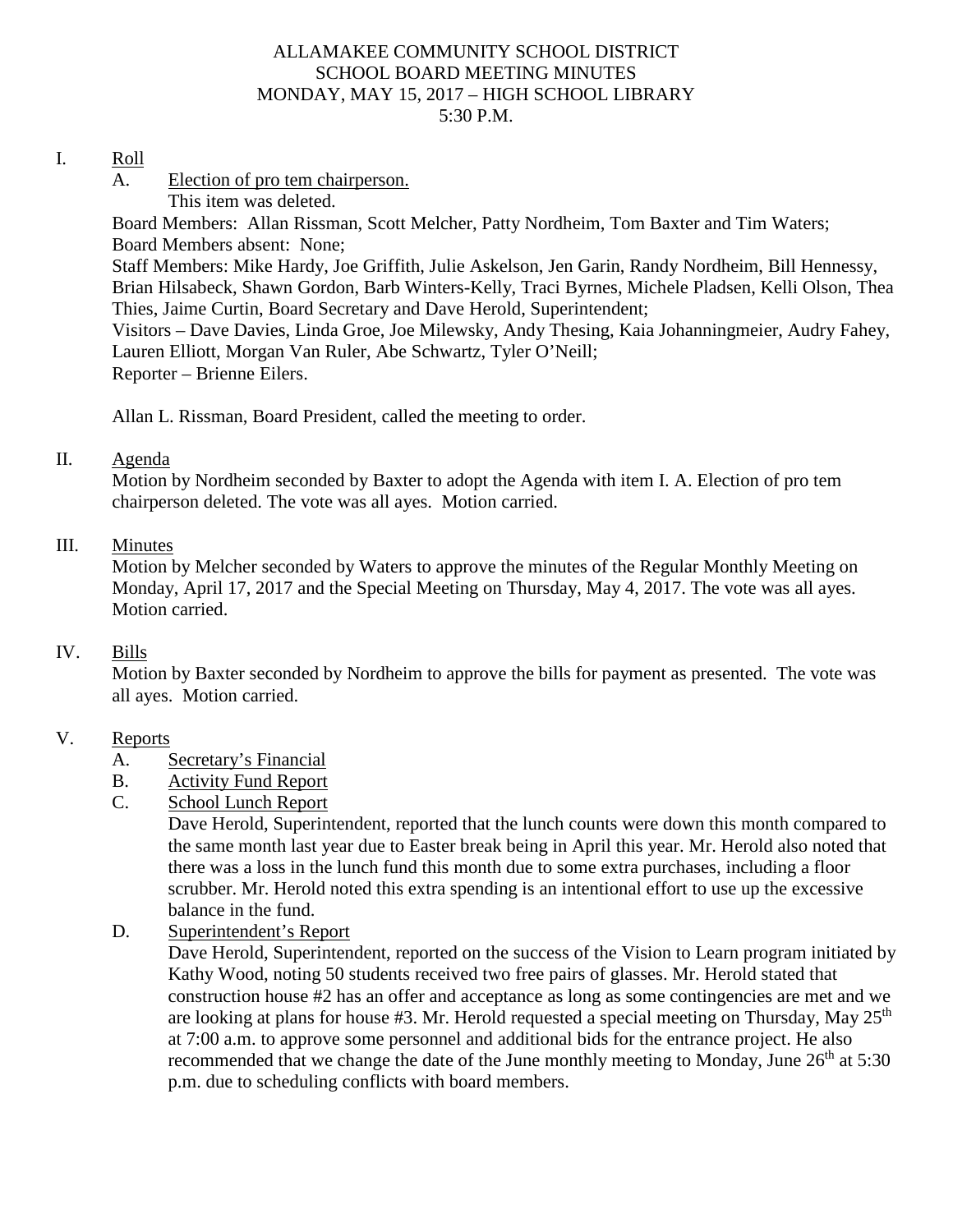E. Principals' Reports

Julie Askelson, Waterville Elementary Principal, reported the school year is winding down and commented on the STEAM days at Waterville, thanking the TLC team and AEA for putting together this great experience for the students.

Joe Griffith, East/West Elementary Principal, reported on the upcoming awards ceremonies at West Elementary.

Jen Garin, Middle School Principal, reported that the Middle School has had a busy past month of activities and will have their award ceremony on the last day of school. Ms. Garin also reported on several girls' and boys' track and field school records broken, including boys' 8th grade shuttle hurdle relay and high jump and girls' 8<sup>th</sup> grade shot put.

Brian Hilsabeck, High School Assistant Principal/Activities Director, reported on the spring sports wrapping up, noting the girls' golf team finished  $2<sup>nd</sup>$  at regionals and advance to the regional finals next week and 9 boys and 7 girls will participate in the state track meet this Thursday and Friday.

Dr. Mike Hardy, High School Principal, reported on upcoming semester tests, noting the number of students in closed campus due to failing grades is down 11 from last semester.

- F. Curriculum Report
- G. Building and Grounds Report

Bill Hennessy, Buildings and Grounds Director, stated the summer projects will be ramping up soon and starting May  $25<sup>th</sup>$  several entrances will be closed due to these projects.

H. Technology Report

Shawn Gordon, Technology Director, reported on the power outage in Waterville, E-Registration progress and good computer turn in results from the seniors.

- I. Food Service Report
- J. Transportation Report

Randy Nordheim, Transportation Director, reported on a busy past month with sports and fieldtrips and the results of the bus inspections, noting the number write-ups issued were the lowest it has been and all were corrected within 24 hours.

K.  $21<sup>st</sup>$  Century Report

Barbara Winters-Kelly, reported her attendance at the the Luther College partnership meeting, noting there was good representation from our program.

L. Other

Motion by Waters seconded by Melcher to approve the Secretary's Financial Report, Activity Fund Report, School Lunch Report, Superintendent's Report, Principals' Reports, Buildings and Grounds Report, Technology Report, Transportation Report and 21<sup>st</sup> Century Report as presented. The vote was all ayes. Motion carried.

## VI. Communications

## A. Information

1. Recognition of School Board Members.

Mr. Herold presented each Board Member with a Certificate of Appreciation in recognition of Iowa School Board Recognition Month. Mr. Herold thanked the Board for all their hard work and dedication to the Allamakee Community School District, which always puts students first.

2. Employee Recognition Luncheon – May 24, 2017. Informational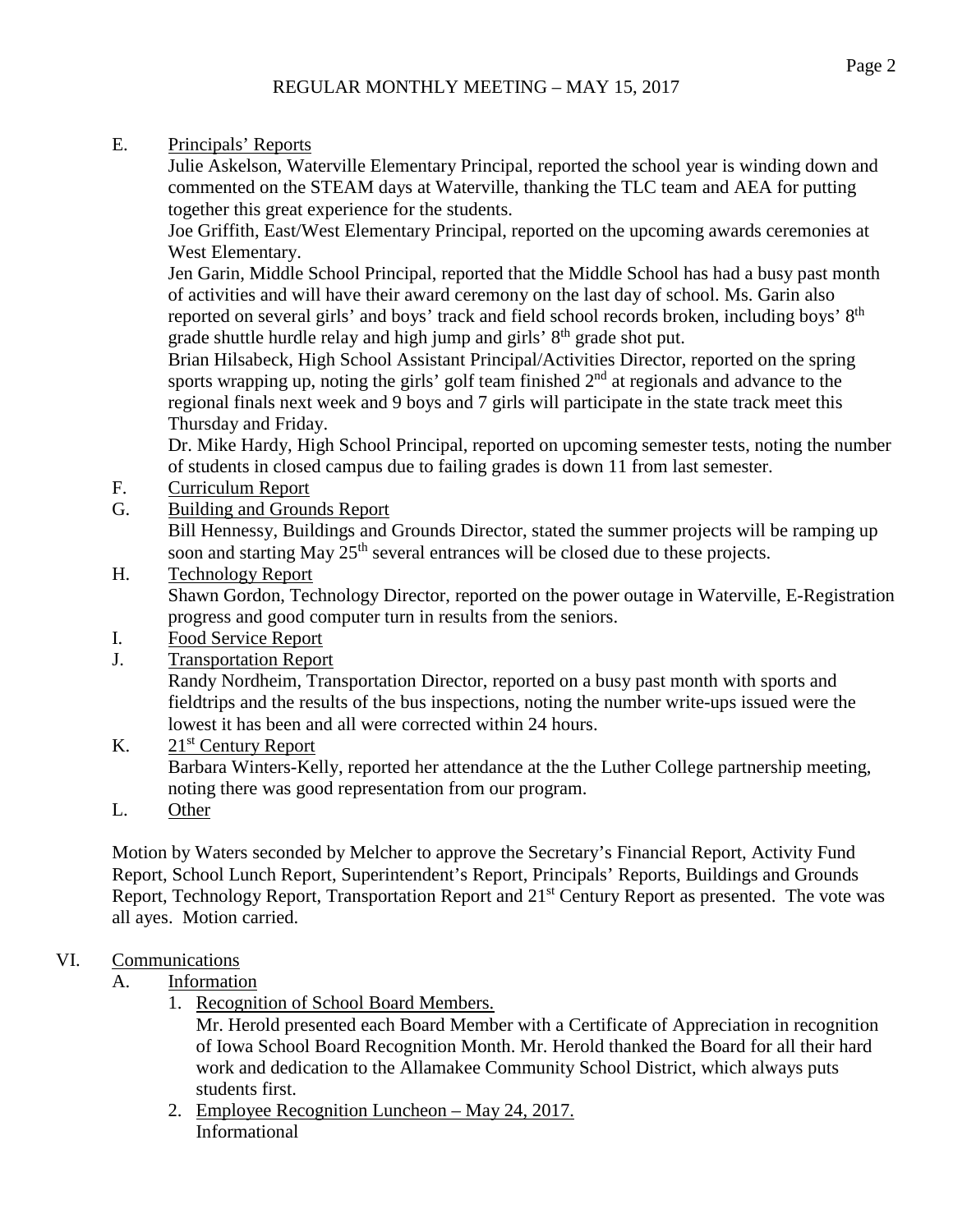- 3. 2018 IASB Call for Legislative Resolutions. Informational
- 4. Teacher Leadership Compensation Presentation.

TLC Team members, Kelli Olson, Traci Byrnes and Michele Pladsen gave a presentation on the progress they have made during the second semester of the program. The team highlighted several projects including: 2<sup>nd</sup> grade book trailers, high school augmented reality with a human heart, coaching cycles, number talks, learning labs and STEAM days.

# B. Visitors

Allan L. Rissman, Board President, welcomed the visitors and asked if there was anything anyone wished to comment on the agenda. Traci Byrnes, representing the Allamakee Community Education Association, thanked the School Board for their commitment to the District.

# VII. Old Business

A. Recommendation to approve the second reading of the following board policies: 200.1R1-Organizational Meeting Procedures, 210.2-Regular Meeting, 411.2-Classified Employee – Qualifications, Recruitment, Selection, 701.3-Financial Records, 506.1-Education Records Access, 506.1E1-Request of NonParent for Examination or Copies of Education Records, 506.1E2-Authorization for Release of Education Records, 506.1E3-Request for Hearing on Correction of Education Records, 506.1E4-Request for Examination of Education Records, 506.1E5-Notification of Transfer of Education Records, 506.1E6-Letter to Parent Regarding Receipt of a Subpoena, 506.1E7-Juvenile Justice Agency Information Sharing Agreement, 506.1E8-Annual Notice, 506.1R1-Use of Education Records Regulation, 506.2- Student Directory Information, 506.2E1-Authorization for Releasing Student Directory Information, 506.2R1-Use of Directory Information, 710.1-School Nutrition Program, 710.2- Free or Reduced Price Meals Eligibility, 710.4-Meal Charges.

Motion by Baxter seconded by Melcher to approve the second reading of the above Board Policy. The vote was all ayes. Motion carried.

# VIII. New Business

- A. Personnel: (All staff recommended for hiring is pending a background check.)
	- 1. Recommendation to approve volunteer cross country coaches. Motion by Waters seconded by Nordheim to approve volunteer cross country coaches. The vote was all ayes. Motion carried.
	- 2. Recommendation to accept the resignation of Madison Wagner from her teaching and coaching positions, effective at the end of the school year. Motion by Melcher seconded by Waters to accept the resignation of Madison Wagner from her teaching and coaching positions, effective at the end of the school year. The vote was all ayes. Motion carried.
	- 3. Recommendation to hire Pat Mahr as additional summer help. (15 hours per week at \$13.79 per hour) Motion by Nordheim seconded by Baxter to hire Pat Mahr as additional summer help. (15 hours per week at \$13.79 per hour) The vote was all ayes. Motion carried.
	- 4. Recommendation to accept the resignation of Chris Dahlstrom from his 7th/8th Grade Wrestling Coaching position Motion by Baxter seconded by Waters to accept the resignation of Chris Dahlstrom from his 7th/8th Grade Wrestling Coaching position. The vote was all ayes. Motion carried.